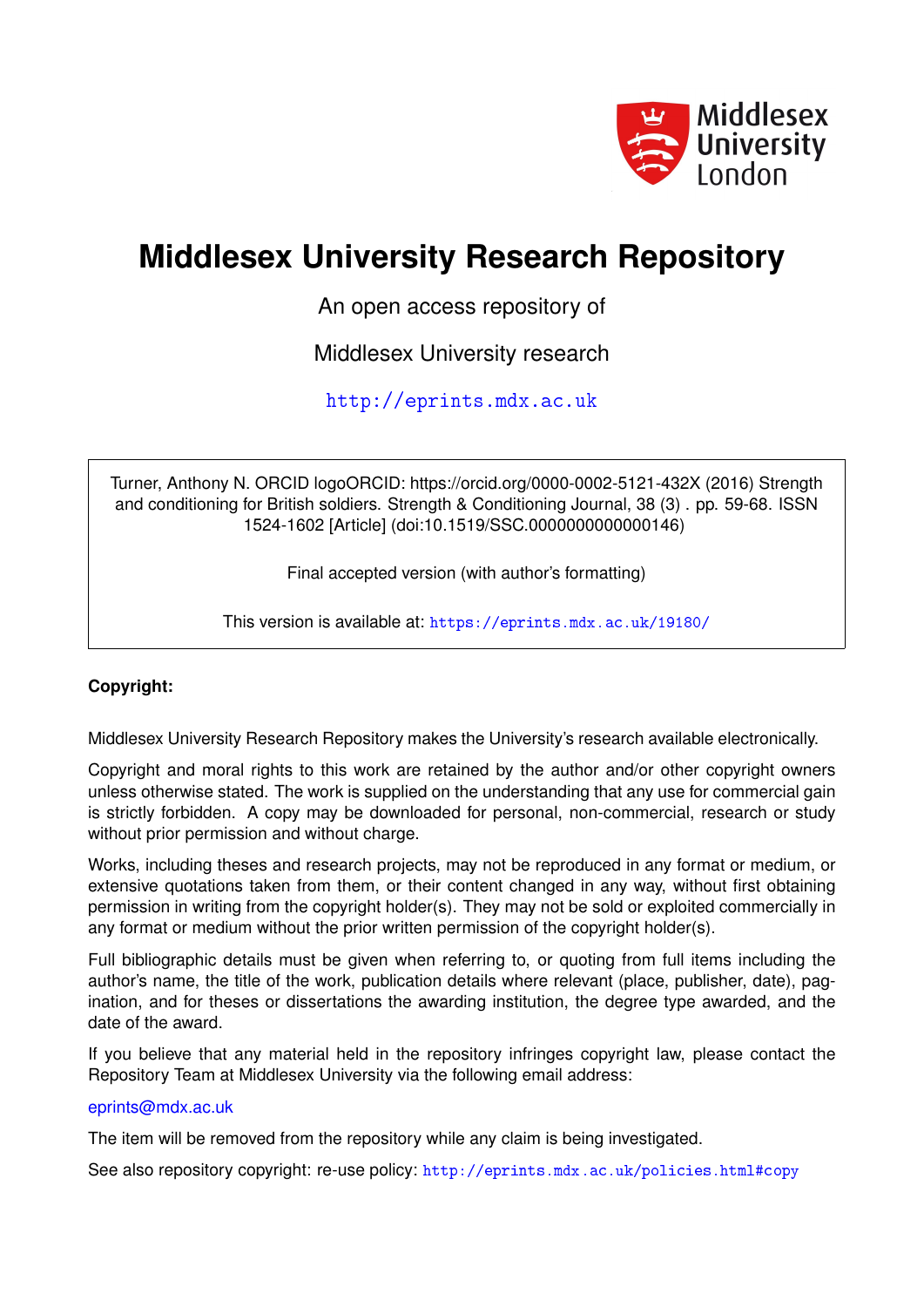NUMBER 1 OF 1

## AUTHOR QUERIES

DATE 6/23/2015 JOB NAME SCJ

ARTICLE SCJ-D-14-00092 QUERIES FOR AUTHORS Turner et al

## THIS QUERY FORM MUST BE RETURNED WITH ALL PROOFS FOR CORRECTIONS

- AU1) Please note that the running head has been taken from the provided pdf. Please check.
- AU2) Please note that there is discrepancy between the metadata xml and the original manuscript in the name of the author "Russell Coppack." The author manuscript has been followed. Please check and change accordingly. Also check the edits made to the academic degrees of the authors.
- AU3) Please confirm if the author affiliations are accurate. Also provide city and country details for affiliation 2.
- AU4) Please confirm if the conflicts of interest and funding statement is accurate.
- AU5) Please check whether "49" in the sentence "Power-based movements (such as those listed above)." is the reference citation.
- AU6) Please note that the author name cited near the reference "7" in the sentence "As described by Baker..." does not match with the author name provided in the reference list. Please check.
- AU7) Please confirm if the author bios and headshots are accurate.
- AU8) Please note that the references have been renumbered both in text and in list so as to maintain alphabetical order in the reference list, as per the style. Please check.
- AU9) Please check the edits and confirm references 2, 16, and 60.
- AU10) Please check the usage of journal title introduced in reference 4.
- AU11) Please provide in-text citation for references 2, 4, 12, 18, 32, and 57.
- AU12) Please provide publisher location for references 17 and 61.
- AU13) Please provide the location where the proceeding was held. Also provide month when the proceeding was held for reference 42.
- AU14) Please provide accessed date for reference 46.
- AU15) Please provide better quality figures for this article.
- AU16) Please note that 2 different sets of table captions have been given. We have retained the first set of captions. Please check. Also please check the edits made to the tables.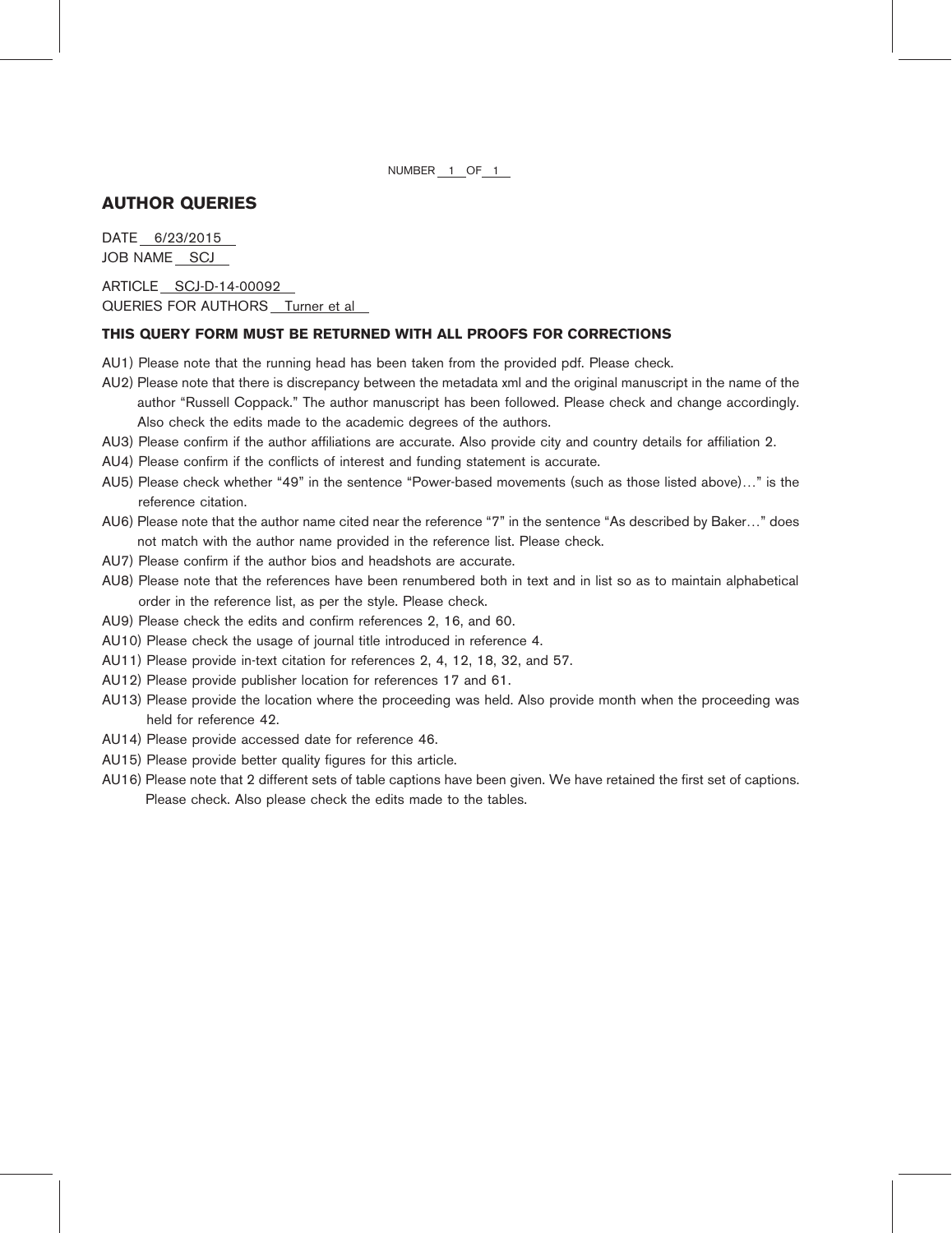## Strength and Conditioning for British Soldiers

Anthony Turner, MSc, PGCE, ASCC, CSCS\*D,<sup>1</sup> Al Humes, BSc, MSc, RAPTC<sup>2</sup> and

<u>auz</u>l Russell Coppack, <del>BSc (Hon</del>s), MSc, MBE<sup>3</sup><br><u>au3</u>l <sup>1</sup>Department of Science and Technology, London Sport Institute, Middlesex University, London, England; <sup>2</sup>Royal Army Physical Training Corps, British Army, Ministry of Defence; and <sup>3</sup>Academic Department of Military Rehabilitation, Defence Medical Rehabilitation Centre, Headley Court, Surrey, England

## ABSTRACT

WITH ADVANCES IN STRENGTH AND CONDITIONING, A REVIEW OF PHYSICAL TRAINING WITHIN THE BRITISH ARMY WOULD BE BENE-FICIAL. MILITARY PERSONNEL EXPERIENCE HIGH INJURY RATES AND MEDICAL ATTRITION, AFFECTING MILITARY CAPABILITY. THIS MAY BE DUE TO INAPPRO-PRIATE PROGRESSION OF EXER-CISE INTENSITY AND VOLUME, LEADING TO OVERUSE INJURIES. TO MITIGATE THIS, WE ADVISE A REDUCED RUNNING VOLUME AND GREATER EMPHASIS ON INTERVAL TRAINING, ALONG WITH MORE STRENGTH AND POWER TRAINING IN LINE WITH DEMANDS OF A MODERN MILITARY AND THE VAR-IOUS VOCATIONAL TASKS PER-FORMED BY SOLDIERS. FOR ECOLOGICAL VALIDITY AND PRACTICAL CONSIDERATIONS, RECOMMENDATIONS ARE BASED ON LARGE GROUP TRAINING AND MINIMAL RESOURCES.

## **INTRODUCTION**

For the British Army, musculo-<br>skeletal injuries attract a high<br>financial cost, lost training time,<br>an increased burden on the medical or the British Army, musculoskeletal injuries attract a high financial cost, lost training time, chain, and threaten operational capability. The cost of musculoskeletal injuries is expected to be in the millions. Injury during predeployment training for British Army infantry soldiers has also been shown to be significantly high, with 59% of solders having sustained one or more injuries, of which 71% involve the lower limb (65). These figures also reflect the frequency of injury during initial soldier training (noninfantry) where lower limb injuries account for the greatest number of medical discharges (81%) and referral to exercise rehabilitation (55%) (7). Detailed U.S. (29), Australian (51), Norwegian (19), and British military studies (7) have identified a number of common risk factors for injury and medical discharge during initial training courses. Frequent causative factors include low levels of aerobic fitness, poor flexibility, decreased strength, and muscle endurance, thereby explaining why these training variables are included in the British Army's Physical Development programs. Musculoskeletal overuse injuries (e.g., stress fractures) also result from a sudden increase in training volume (55,56), particularly in running (24,30), marching, and load carriage (24,25,45). In addition to physical stress, soldiers must also cope with high levels of psychological stress, including disturbed sleep patterns (including sleep deprivation), insufficient energy consumption, and inadequate recovery (16,54,66). A subsequently compromised immune system can cause

infection and illness to spread fast among fellow soldiers. Regardless of the cause (illness or injury), recruits lose training days and medical and rehabilitation costs increase (55,56).

Historically, the physical training regimes and fitness testing batteries of British soldiers have advocated high levels of aerobic capacity and muscle endurance, arguing that these components of fitness should receive the greatest attention in training programs for soldiers to be successful in training and on operational deployment. This training culture, which typically favors volume over intensity, may cause and exacerbate the injury issues discussed (28). As such, and considering the many advances in sports and exercise science, a review of the current British Army physical training model is considered necessary. The aim of this review is to provide an evidence base to inform future physical development policy and any proposed changes to delivery.

#### THE CURRENT TRAINING PARADIGM VERSUS MODERN-DAY SOLDIERING: THE REQUIREMENT FOR STRENGTH AND POWER TRAINING

The current physical training approach for the British Army seems to

KEY WORDS: combat; army

Copyright © National Strength and Conditioning Association Strength and Conditioning Journal | www.nsca-scj.com 1

Copyright  $\circledcirc$  Lippincott Williams & Wilkins. Unauthorized reproduction of this article is prohibited.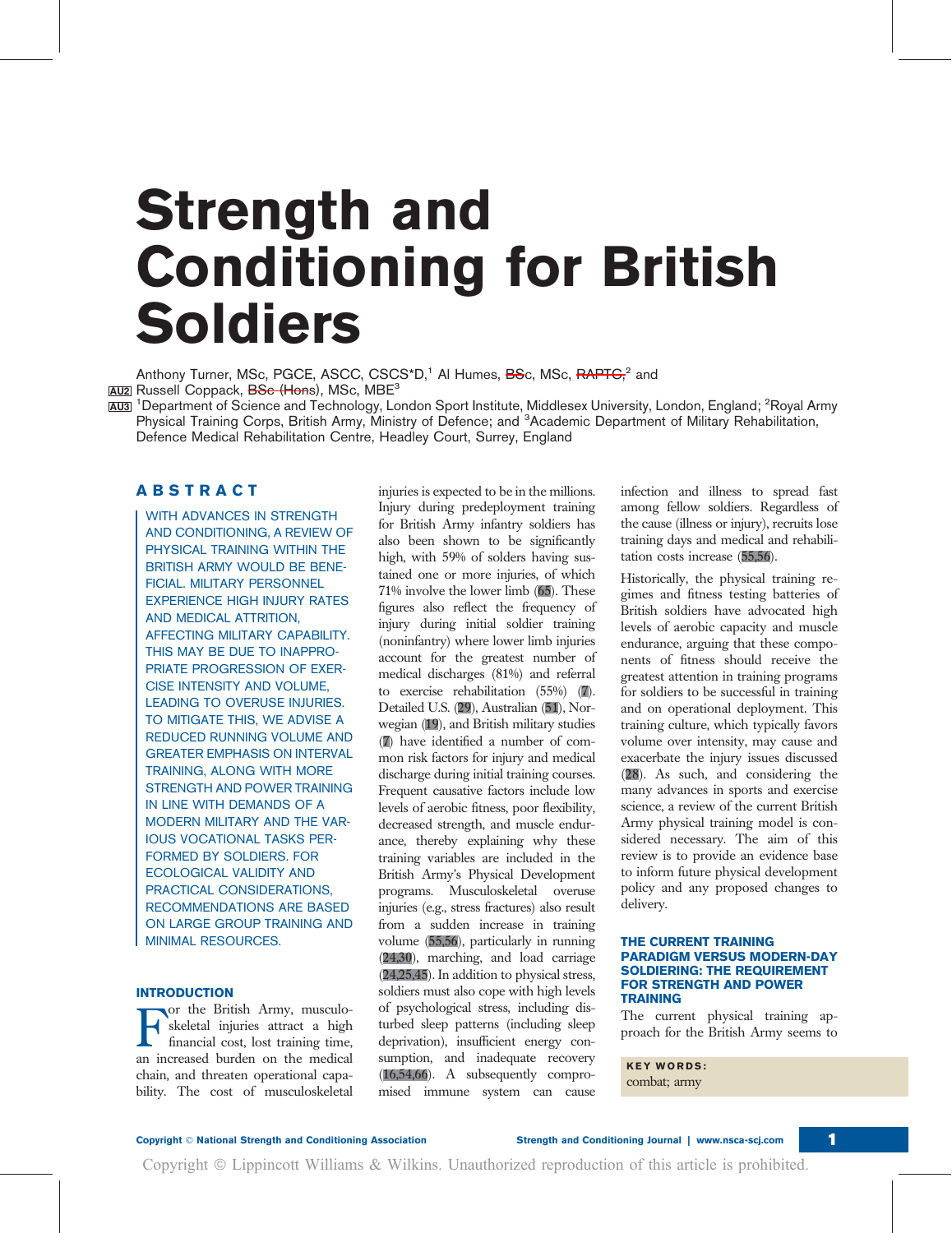mainly follow its historical tradition, involving high-volume running, marching with load, and group circuits involving callisthenic-based exercises, such as dips, heaves, press-ups and sit-ups. However, soldiering also demands explosive (power) activities, such as sprinting, changing direction at speed, jumping and landing, close quarter combat, and throwing (e.g., a grenade). In addition, many military tasks, such as manual material handling, casualty extraction, working with military vehicles, and performing tasks while carrying heavy load, requires a foundation of strength to perform. Finally, during both field training exercises and operational deployments, soldiers will carry heavy loads

- T1 (Table 1) including restrictive body armor, irrespective of body mass (i.e., the load is absolute rather than relative). Each soldier carries the same load regardless of stature, dependent only on the soldier's role, leaving one to assume that stronger soldiers—for whom the load represents a smaller percentage of their 1 repetition maximum (1RM)—would demonstrate greater power and power-endurance
- T2 during a given task (Table 2). Furthermore, while carrying around 50 kg, the onset of fatigue may be a consequence of the load's relative demands for muscular strength and as such, the strongest soldiers may also incur fatigue at a slower rate.

|             | Table 1<br><b>Loads carried by British infantry</b><br>(based on Antolik (2) and Orr<br>et al. (46)) |                    |  |  |  |
|-------------|------------------------------------------------------------------------------------------------------|--------------------|--|--|--|
| <b>AU16</b> | <b>Conflict</b>                                                                                      | Weight carried, kg |  |  |  |
|             | Crimean War                                                                                          | 29                 |  |  |  |
|             | WW1                                                                                                  | 36                 |  |  |  |
|             | WW <sub>2</sub>                                                                                      | $30 - 40$          |  |  |  |
|             | <b>Falklands</b><br>Campaign                                                                         | $50 - 68$          |  |  |  |
|             | Gulf War I                                                                                           | 45                 |  |  |  |
|             | Gulf War II                                                                                          | $36 - 80$          |  |  |  |
|             | Afghanistan                                                                                          | $40 - 80$          |  |  |  |

In support of this thought process, strength training decreases the relative force (% of max) applied during the loading phase of ground contact (50,61), reducing metabolic demand for the same force output and creating a motor unit reserve available for additional work (61). Along these lines, aerobic capacity can also be increased with the inclusion of strength training (62), and using magnetic resonance imaging scans, Ploutz et al. (50) showed that less muscle mass is used to lift a given load as strength increases. From this, it may be assumed that the perception (i.e., rating of perceived exertion) of workload/effort to lift that load also decreased. For example, Harrison et al. (17) found that while subjective ratings of workload and cognitive function were unchanged as a factor of training terrain (mud, sad, and tarmac), significant differences were noted when comparing the carrying of heavy load (36.94 kg; total weight including clothing) versus light load (22.77 kg). In summary, and given that load carriage is usually an occupational requirement for soldiers regardless of body size, muscle strength and power, in addition to endurance and aerobic capacity should be emphasized in the strength and conditioning program (63). Moreover, the ability of larger soldiers with greater muscle mass to carry heavier loads faster has previously been reported (47), suggesting that exercises for muscle hypertrophy should not be neglected.

those listed above) have been highly correlated to maximum strength  $(r =$ 0.77–0.94) (3) and significant correlations have been found between the 1RM squat and a series of explosive performance tests, such as the vertical jump, broad jump, agility  $t$  test, sprint acceleration, and velocity ( $r = 0.80-$ 0.89; 49). Power training is also important, as task-specific movements require high velocities to ensure they are completed as quickly as possible. Such training improves the slope of the initial portion of the force-time

curve (Figure 1), targeting rate of  $F1$ force development (RFD), specifically within the first 200–300 milliseconds (43). This is the time frame required to complete similar movements to military tasks, although data are based on civilian populations carrying no load (1,68). Figure 1 depicts that some tasks are more dependent on force (strength training), whereas others (more time constrained) are more dependent on RFD (power training); a comprehensive training program should train both. The optimal training load for strength training is generally  $\geq 85\%$ 1RM (49); for power training, it is less clear. However, using the forcevelocity curve (Figure 2), which represents the power output of a given task (since power is a function of force and velocity, and that they share an inverse relationship), it is evident that the power-based movements a soldier may engage in during combat are so varied that they would cover the full spectrum of the curve. As such, training must do likewise and is best achieved by using a variation of loads during power training—as our intent should always be to lift as "explosively" as possible (5) and because velocity is a function of mass. Example exercises that meet the criteria identified above are described in Table 3 and  $\overline{T3}$ have been selected as they are circuit/ field-based options with minimal equipment requirements.

## AEROBIC FITNESS: RUN FASTER, NOT FURTHER

Power-based movements (such as repetition of high-intensity tasks re-A high V̇ O2max is likely to assist in the quired for modern-day soldiering and is essential when engaged in combat operations. Also beneficial, are the effects of high aerobic fitness on injury prevention; here, one can also note the significance of relative intensity, similar for strength training as stated in the previous section. Knapik et al. (29) found that in both sexes, lower peak V̇ O2 values increased injury risk, which is in agreement with similar studies (19,25). They suggested that soldiers with a lower aerobic capacity are likely to experience greater physiological

## 2 VOLUME 00 | NUMBER 00 | MONTH 2015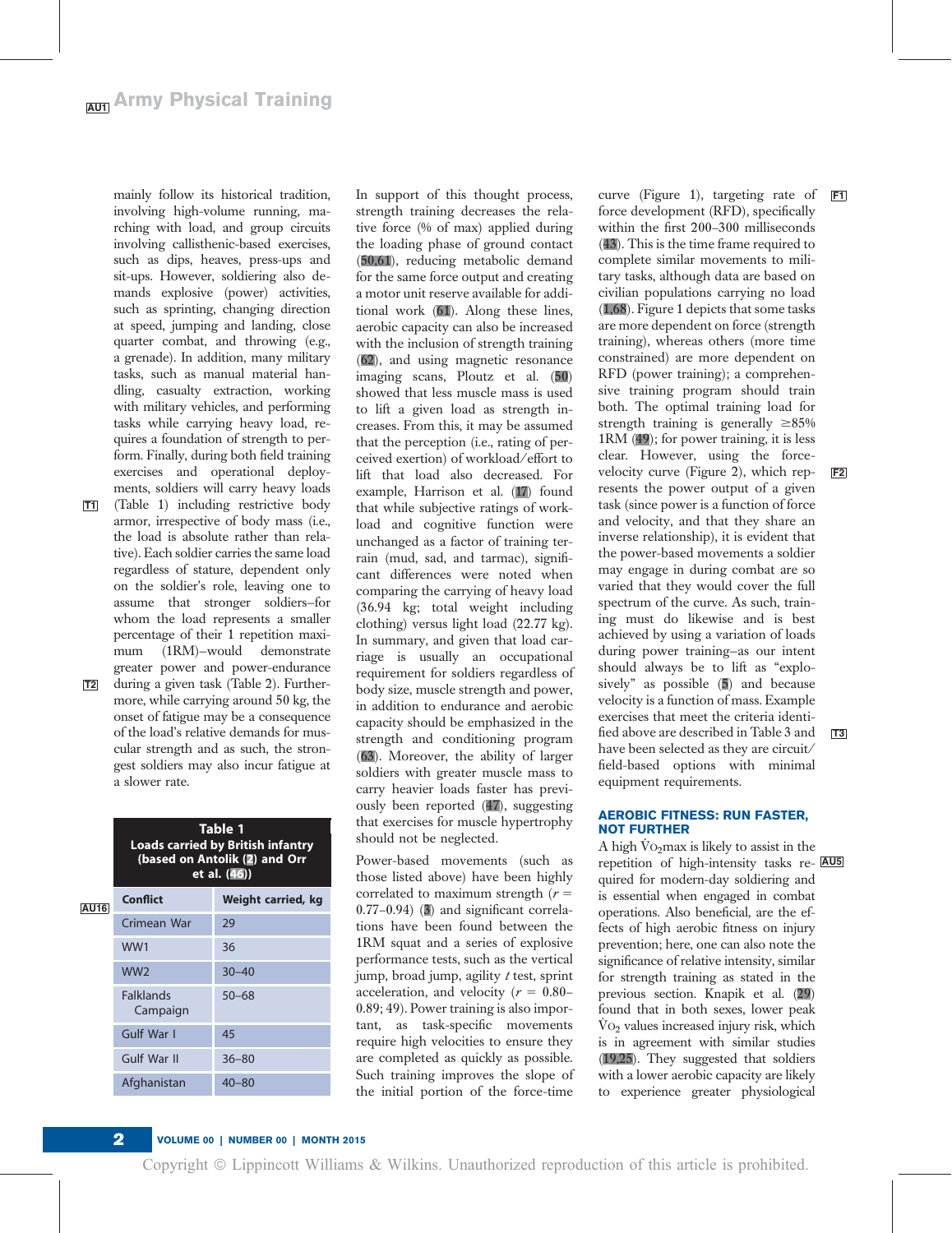

represented graphically. One would assume that the less this load taxes your 1RM, the greater muscle mass and energy reserves you have for subsequent tasks.

stress during training. This is because soldiers' train in large groups, running at an absolute speed, therefore less fit soldiers will use a higher percentage of their maximal aerobic capacity compared with those with a higher aerobic capacity. They speculated that this would cause these soldiers to perceive





various training tasks as more difficult, causing an earlier onset of fatigue. Fatigue may then result in changes in gait and general movement mechanics, which would cause unaccustomed musculoskeletal stress on specific body areas.

As with load carriage, training is not always adjusted to reflect individual differences and fitness levels. All standard entry recruits undergo the same training with respect to volume, intensity, frequency, and mode, and training is undertaken in single sex platoons. Several studies undertaken in U.S. Army recruits have identified low aerobic fitness levels before the start of basic combat training as an independent risk factor for injury risk in male recruits (25,31). Similarly, Knapik et al. (31) found female recruits twice as likely to suffer an injury compared with their male counterparts. This sex difference is not found in civilian sports, where there is a similar overall injury risk (37). They suggest this is because in civilian athletics, men and women can compete separately, with different training intensities and competition rules. In the military, men and women often train and perform together and as such the relative intensity is greater for women than for men due to women's

Strength and Conditioning Journal | www.nsca-scj.com 3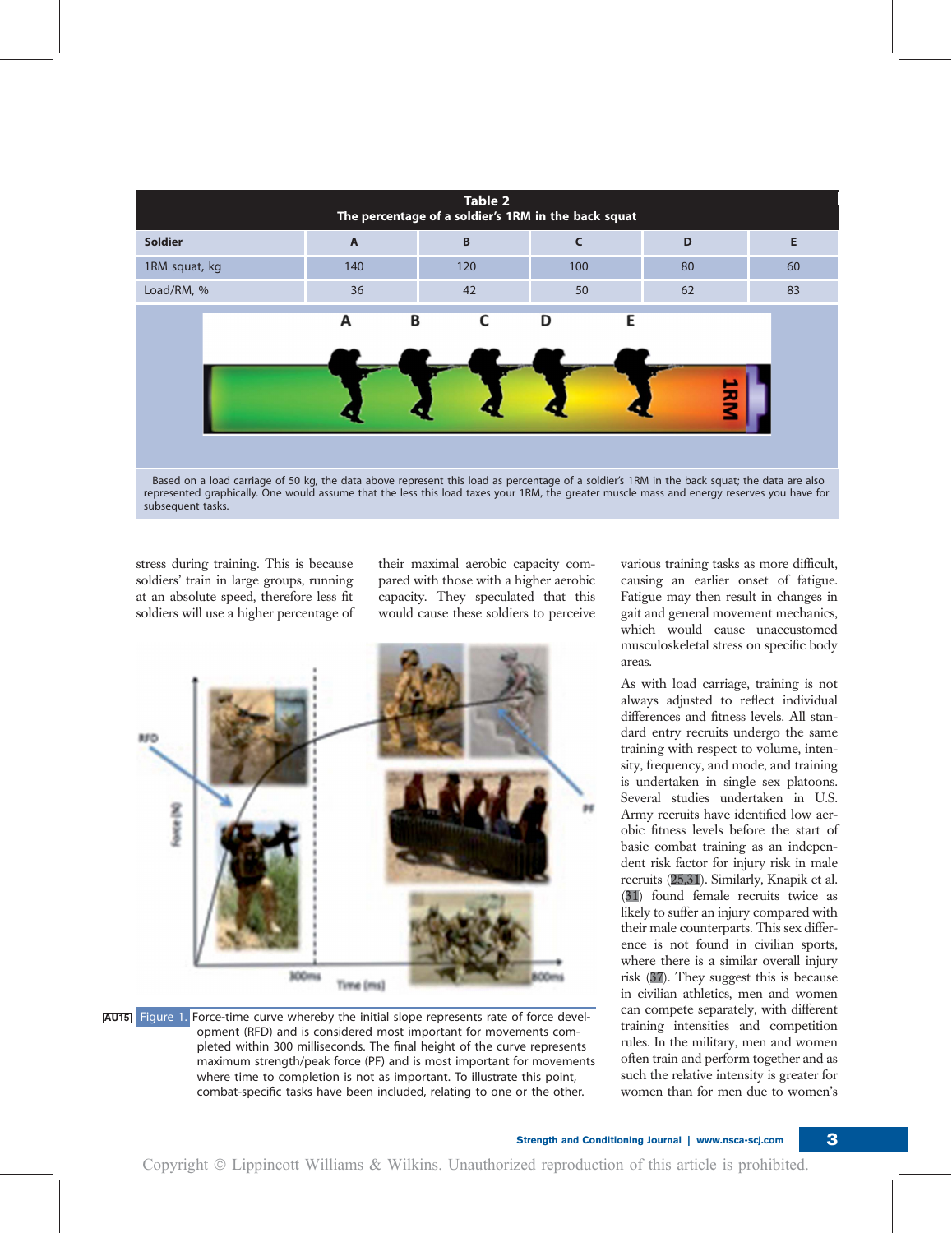## Army Physical Training



Figure 2. Force-velocity curve illustrating that force and velocity share an inverse relationship. The curve represents power output, and the point at which a task features on this curve is dependent of the mass of an object as in general, but certainly during training, our intent is always to perform with maximum explosive power.

lower average physical capacity. To substantiate their argument, they used data collected within their study to provide the following example. On a fast military road march, walking at an average speed of 4 mph, subjects would have required an energy equivalent of 14.2 mL·kg<sup>-1</sup>·min<sup>-1</sup>. Average V̇ O2 peaks were 51 and 39  $mL \cdot kg^{-1} \cdot min^{-1}$  for men and women, respectively, and as such, the energy cost of this task would require 28% of

| Table 3<br>Field and circuit-based exercises aimed at developing rate of force<br>development (RFD) and strength                    |                                                                        |  |  |  |  |
|-------------------------------------------------------------------------------------------------------------------------------------|------------------------------------------------------------------------|--|--|--|--|
| <b>RFD</b>                                                                                                                          | <b>Strength</b>                                                        |  |  |  |  |
| Med ball slam                                                                                                                       | Squats with Bergen                                                     |  |  |  |  |
| Med ball overhead<br>throw                                                                                                          | Split squats with Bergen and/or back foot raised (e.g., on<br>a chair) |  |  |  |  |
| Med ball rotational<br>throw                                                                                                        | <b>Nordics</b>                                                         |  |  |  |  |
| Med ball chest pass                                                                                                                 | Inverted rows                                                          |  |  |  |  |
| Jump up to mats                                                                                                                     | Heaves (can add Bergen)                                                |  |  |  |  |
| Drop jump to mats                                                                                                                   | Press-ups with Bergen                                                  |  |  |  |  |
| For strength, add weight as required to the Bergen (military rucksack). For RFD training,<br>simply vary the load between sessions. |                                                                        |  |  |  |  |

the average man's peak V̇ O2 but 36% of the average woman's peak  $\dot{V}o_2$ . Thus, the average woman's relative marching intensity would be greater.

In summary, a high Vo<sub>2</sub>max is important for numerous military specific tasks and injury prevention and thus this component of fitness should be trained. Where possible, recruits should be divided into groups based on fitness level to ensure the same relative intensity across all soldiers (this would negate the need for single sex training). We would speculate that very high  $\dot{V}$ O<sub>2</sub>max values (>57  $mL \cdot kg^{-1} \cdot min^{-1}$ ; 1.5-mile run time of ,9 minutes), however, might not be necessary for undertaking soldiering tasks, and this has been shown in anaerobic predominant sports (8) and in infantry soldiers (23). The development and maintenance of high aerobic fitness may also require additional training time that would be better spent strength and power training. It may be that at this stage, additional gains in strength and power would reduce ratings of perceived exertion without improvements in aerobic fitness.

Accepting the validity of aerobic fitness, our contention relates to the means by which it is developed, typically through long slow distance running (LSDR). This should be reevaluated based on the role demands of today's soldier, as it is the views of the authors that LSDR bears little resemblance to current roles across the British Army. Furthermore, LSDR has detrimental effects to strength, RFD, and power (11), important factors within modern-day soldiering. In light of this, a more suitable alternative may be high-intensity interval training (HIIT), which is now well established in its ability to increase aerobic capacity, maintain strength and power and fundamentally, reducing training volume by up to half (15,20,67); reducing volume should also help reduce injury and attrition. The above studies suggest that higher intensities elicit greater improvements in  $\dot{V}$ O<sub>2</sub>max than lower

## 4 VOLUME 00 | NUMBER 00 | MONTH 2015

Copyright © Lippincott Williams & Wilkins. Unauthorized reproduction of this article is prohibited.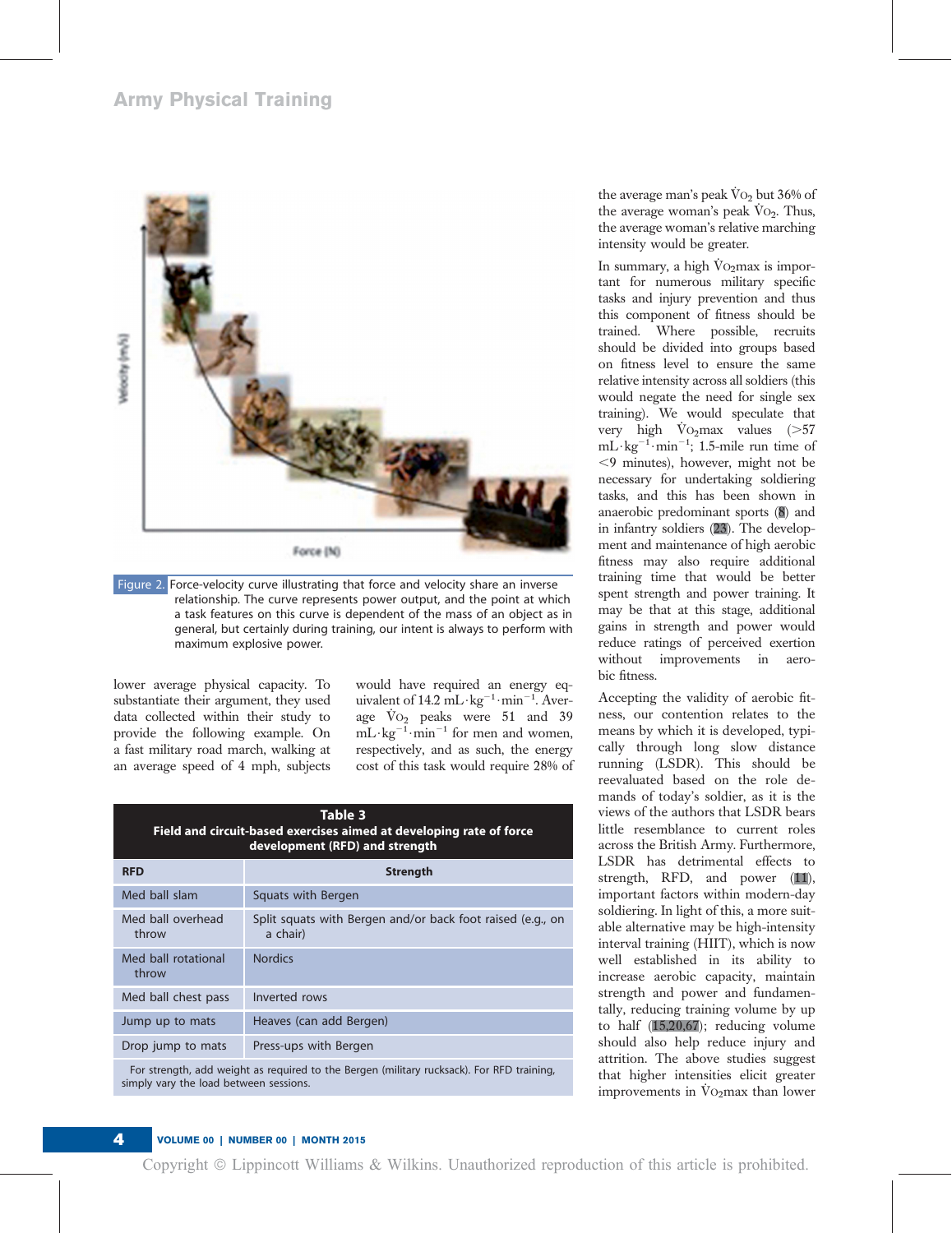intensities, with intervals performed at near-maximal intensity being the most

- T4 effective (Table 4). In addition, longer duration runs cannot compensate for lower intensities (15). These findings are illustrated in Table 4. As described AU6 by Baker (7), intervals at 100–120%
- maximal aerobic speed, with a 1:1 work to rest ratio (W:R) of 15 seconds and continuing for 5–10 minutes are also considered highly effective and
- T5 practically viable. Table 5 shows how to calculate interval distances from 1.5-mile run times—the British Army's aerobic performance measure as part of soldier's biannual Personal Fitness Assessment.

## LOAD CARRIAGE

We also recognize that it is important to train specifically for load carriage, as this is an important component of soldiering. Much of the military research to date indicates that concurrent training (of strength and aerobic capacity) elicits greater improvements in load carriage tasks than performing physical training modalities in isolation  $(34,36)$ . This supports our contention that developing both aerobic capacity and strength/power in soldiers underpins and will yield greater improvements in economy of load carriage tasks. In agreement with a review conducted by Orr et al. (46) we believe that in addition to the physical development program, this can be achieved by performing load carriage sessions between 2 and 4 times a month. More frequently may increase the risk of acute and overuse injuries and may not provide additional physiological benefit (further discussed below).

#### THE CONSEQUENCES OF TOO MUCH VOLUME—WHEN LESS BECOMES MORE

Like Henning et al. (21), we advise that soldiers are seen as and trained as athletes; it is important that they are fast, agile, and powerful for example. However, there is one important difference. While athletes are generally well rested allowing adaptations and regeneration to take effect, soldiers are continually exposed to various forms of stress and are often sleep deprived, in negative energy balance and exercise in extreme environments. According to Selye's general adaptation theory, stress is generic in its effect on the body and all forms of stress will contribute to reduce functional capacity. Without adequate rest (a break from the stressors), the body is unable to adapt and build a stronger defense against these stressors (supercompensation) and exhaustion will result. Chronic stress leads to the

prolonged release of catecholamine's (adrenaline and noradrenaline), which causes elevated heart rate, blood pressure, and glycogenolysis (61). Plasma cortisol, the primary stress hormone, also increases which suppresses the body's immune system, exposing soldiers to infection, enhanced gluconeogenesis, and muscle wasting. Because high levels of cortisol decrease the testosterone to cortisol ratio, increased cortisol can mediate muscle anabolism resulting in a reduction in force, strength, and power output (35).

To avoid overtraining and the effects of chronic stress, periodization should be adopted allowing for variation in volume, intensity, frequency, and exercise mode in the military physical development program, thereby reducing local fatigue and enhancing recovery. Because the working day of a soldier can vary dramatically (e.g., undertaking trade and career courses, predeployment training, and field exercises), a nontraditional approach, that is, rotating strength, power, and HIIT workouts on session-to-session basis is advised. Even if training cannot be structured in this way, then simply alternating exercises between workouts with 48 hours of break between similar sessions should be of benefit. Also, the HIIT drills described above become invaluable

| Table 4<br><b>Effective training systems to enhance aerobic capacity (20)</b>    |                                                                                                                                                                 |                              |                                                                             |                                                                              |  |  |  |
|----------------------------------------------------------------------------------|-----------------------------------------------------------------------------------------------------------------------------------------------------------------|------------------------------|-----------------------------------------------------------------------------|------------------------------------------------------------------------------|--|--|--|
| <b>Training group</b>                                                            | <b>Protocol</b>                                                                                                                                                 | <b>Training</b><br>intensity | <b>Pretraining Vo<sub>2</sub>max</b> ,<br>$mL \cdot kg^{-1} \cdot min^{-1}$ | <b>Posttraining Vo<sub>2</sub>max</b> ,<br>$mL \cdot kg^{-1} \cdot min^{-1}$ |  |  |  |
| Long slow<br>distance<br>running (LSD)                                           | Continuous run at 70% HRmax for 45 min                                                                                                                          | Low                          | $55.8 \pm 6.6$                                                              | $56.8 \pm 6.3$                                                               |  |  |  |
| Lactate threshold<br>running (LT)                                                | Continuous run at lactate threshold (85% HRmax) Moderate<br>for $24.25$ min                                                                                     |                              | 59.6 $\pm$ 7.6                                                              | $60.8 \pm 7.1$                                                               |  |  |  |
| 15/15 interval<br>running                                                        | 47 repetitions of 15-s intervals at 90-95% HRmax<br>with 15-s of active resting periods at warm-up<br>velocity, corresponding to 70% HRmax between              | <b>High</b>                  | $60.5 \pm 5.4$                                                              | 64.4 $\pm$ 4.4 <sup>a</sup>                                                  |  |  |  |
| running                                                                          | 4 $\times$ 4-min interval 4 $\times$ 4-min interval training at 90–95% HRmax with High<br>3 min of active resting periods at 70% HRmax<br>between each interval |                              | 55.5 $\pm$ 7.4                                                              | $60.4 \pm 7.3^{\circ}$                                                       |  |  |  |
| <sup>a</sup> Significantly ( $p < 0.001$ ) different from pre- to post-training. |                                                                                                                                                                 |                              |                                                                             |                                                                              |  |  |  |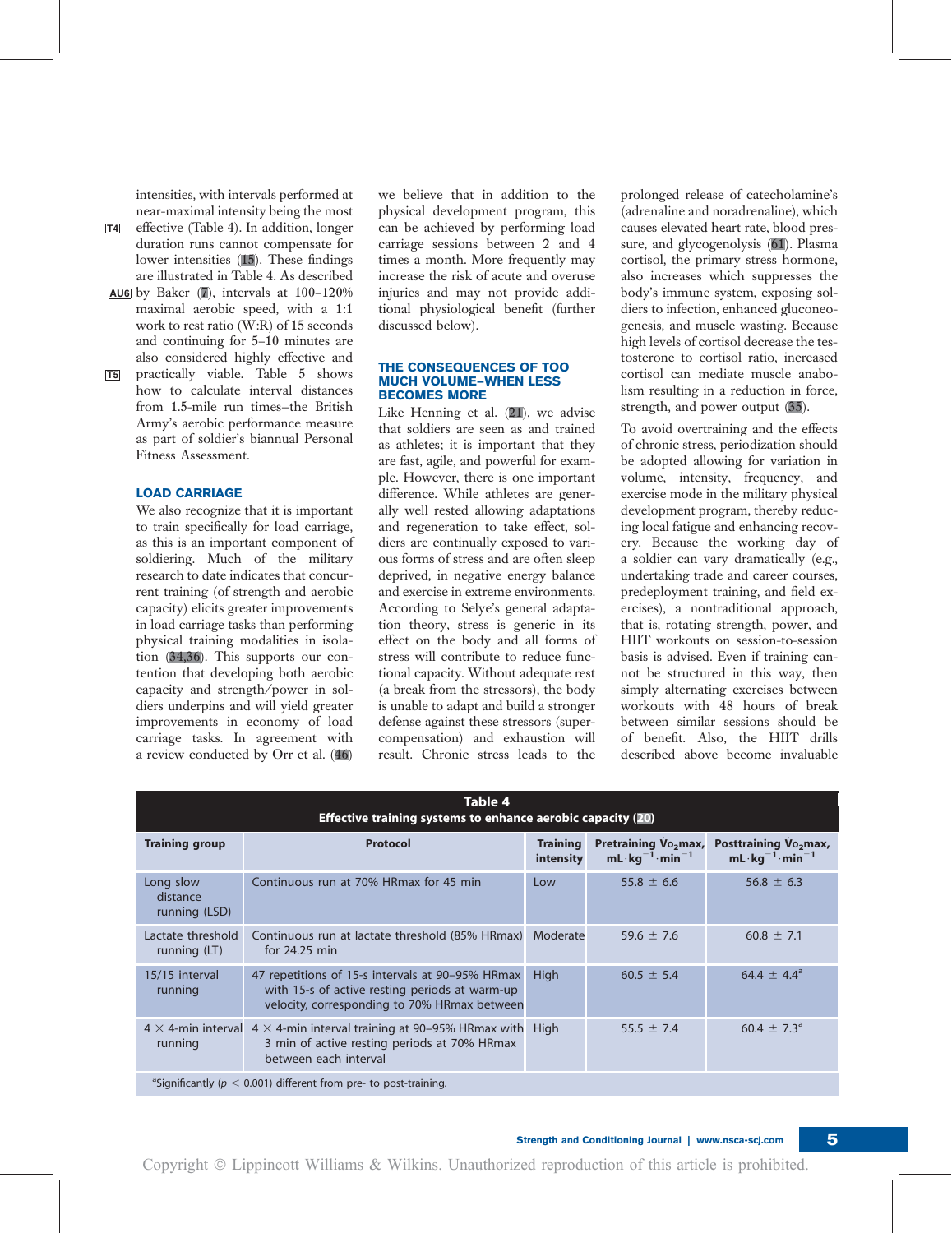## Army Physical Training

| Table 5<br>Interval distances for high-intensity interval training calculated using a 1.5-mile run time of 10 minutes (4) |                                                                                                                                                                                                                                                                              |  |  |  |  |
|---------------------------------------------------------------------------------------------------------------------------|------------------------------------------------------------------------------------------------------------------------------------------------------------------------------------------------------------------------------------------------------------------------------|--|--|--|--|
| Training protocol                                                                                                         | 15-s intervals at 100-120% maximal aerobic speed (MAS)                                                                                                                                                                                                                       |  |  |  |  |
|                                                                                                                           | Work-to-rest ratio of 1:1                                                                                                                                                                                                                                                    |  |  |  |  |
|                                                                                                                           | Repeat over 5 min using multiple sets as appropriate                                                                                                                                                                                                                         |  |  |  |  |
| Calculating 100% MAS                                                                                                      | $v = d/t$                                                                                                                                                                                                                                                                    |  |  |  |  |
|                                                                                                                           | Where $v =$ velocity (m/s), $d =$ distance (m), and $t =$ time (s)                                                                                                                                                                                                           |  |  |  |  |
|                                                                                                                           | 1.5 miles = $2,413$ m; 10 min = 600 s                                                                                                                                                                                                                                        |  |  |  |  |
|                                                                                                                           | $v = 2,414/600 = 4$ m/s                                                                                                                                                                                                                                                      |  |  |  |  |
| Calculating interval distance                                                                                             | If a soldier runs 4 m every second, then he/she will run 60 m in 15 s (4 $\times$ 15)                                                                                                                                                                                        |  |  |  |  |
| Calculating 120% MAS                                                                                                      | $1.2 \times 100\%$ MAS value i.e., 4 m/s $\times$ 1.2 = 4.8 m/s                                                                                                                                                                                                              |  |  |  |  |
| Notes on shuttles and variations<br>using agility drills                                                                  | A 30-m shuttle for example, i.e., out and back and covering 60 m, probably represents 120%<br>MAS as you must factor in the change of direction                                                                                                                              |  |  |  |  |
| Do not individualize too much                                                                                             | We do not recommend calculating lane distance for everyone in the group. Instead, simply<br>group runners based on 30-s intervals                                                                                                                                            |  |  |  |  |
| What does it look like?                                                                                                   |                                                                                                                                                                                                                                                                              |  |  |  |  |
|                                                                                                                           | For example, group 1: 12 min for 1.5 mile; therefore, they run out and back 25 m ( $\approx$ 120%<br>MAS), up to group 6: 9.5 min/1.5 mile $=$ 32 m out and back                                                                                                             |  |  |  |  |
| What if you do not have the space?                                                                                        | Assuming only a 20-m shuttle is available. Before the run (but within the 15 s), soldiers<br>perform an exercise, the intensity of which is dependent of how short the lane is. The<br>exercise may be a series of tuck jumps or as simple as starting from a prone position |  |  |  |  |

in reducing the volume of aerobic training (and maintaining strength and power) and that of the program as a whole. The strength and conditioning coach must then be sure to only select strength and power exercises of the highest efficacy to ensure no unnecessary wastage of energy and development of fatigue.

### OVERUSE INJURIES

As subacute or chronic diseases with a multifactorial etiology that includes modifiable risk factors, some common overuse injuries are in theory preventable (58). A detailed review of injuries is beyond the scope of this text; however, a brief overview aimed at highlighting how appropriate programming can reduce injury risk is warranted. A common injury affecting army recruits is stress fractures, typically to the tibia (27,41,42). Stress fractures are a chronic or overuse injury caused by fatigue damage to the bone (42). Essentially, inadequate time for remodeling means that osteoclastic reabsorption of bone outstrips the osteoblastic formation of new bone, resulting in a weakened bone (27). A review by Jones et al. (27) reported that female soldiers performing the same

prescribed physical activities as males incur stress fractures at incidences 2–10 times higher than those for men; females with a history of amenorrhea might be most at risk (14). The pathology of stress fractures is such that a reduction in running volume can reduce its occurrence, and military studies have reported that reducing running volume by approximately half reduces stress fractures by half (26,60). Furthermore, while there are many risk factors (internal and external to the soldier) that may cause a stress fracture, the initial ground reaction force and its rate of loading at landing may be

## 6 VOLUME 00 | NUMBER 00 | MONTH 2015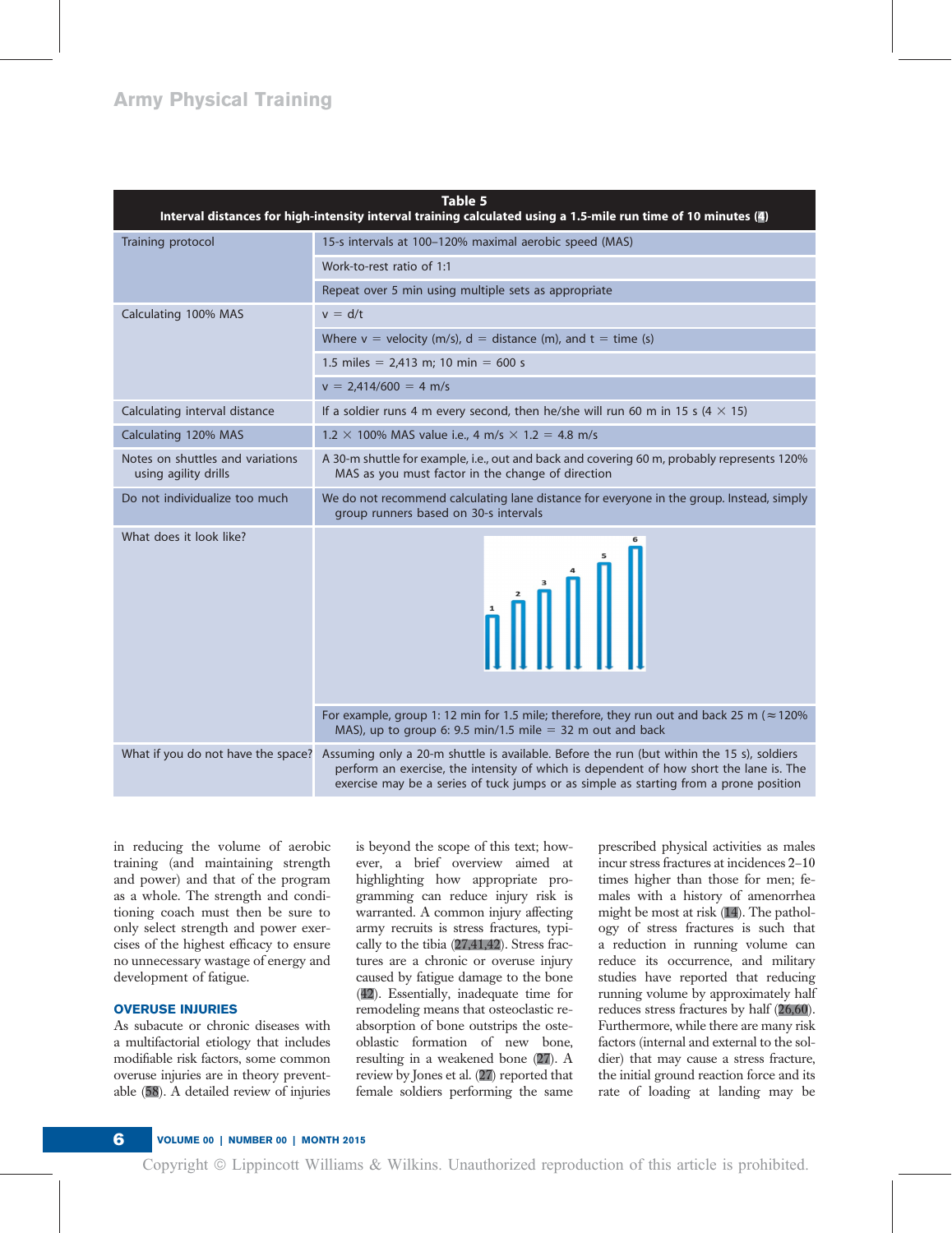key (42); wearing army boots (which have noncompliant soles) potentially exacerbates this. In addition to reducing the volume of LSDR and replacing it with HIIT (discussed previously), we suggest also reducing the amount of training undertaken in boots. Acclimatization to army boots perhaps requires less time than currently provided.

Other overuse injuries, such as anterior knee pain, Achilles tendonitis, ankle sprains, and back pain, are common injuries suffered by military recruits (13). Anecdotally, back pain can be avoided by enforcing good technique while exercising (especially multijoint and compound movements). Typically, exercise posture is not well coached due to large group training, which makes generic and importantly individualized coaching advice difficult. McGill (40) reports that data from studies on back pain show that poor movement pattern can lead to back disorders and that eliminating spine flexion is an effective intervention. Also, exercises now thought to be linked to back pain such as sit-ups are frequently used in military training and testing. During sit-ups (and repetitive spinal flexion in general), lumbar compression coupled with excessive disc annulus stresses will cause damage in most people (22,40,44). Exercises that isolate the abdominal region without spinal flexion/extension typically focus on strengthening the intrinsic trunk muscles, such as the transverse abdominus and internal obliques (6). Because of their attachments on the transverse processes of the spinal column, strengthening these intrinsic stabilizers will most likely provide greater levels of spinal stability, thus reducing the chances of injury (48). Example exercises include rollouts, plank variations, and antirotation exercises.

Incorporating exercises that recruit and train the muscles of the posterior chain (such as the hamstrings and gluteal group) may minimize overuse in the lumbar extensors (erector spinae), reducing the likelihood for injury and enhancing muscular firing patterns. Inclusion of such exercises may also help reduce anterior knee pain as more muscles would be recruited to perform fundamental movements, such as jumping and lifting, which may presently tax the anterior muscles (e.g., the quadriceps) to a greater extent  $(10,39)$ . These muscles would also help in the tracking of the knee and thus the prevention of anterior cruciate ligament injuries and ankle sprains (38). While these muscles should of course be integral to the force generation of most movements, dysfunction seems commonplace, with a growing body of research identifying gluteus medius as one such example (9,53,59). With appropriate coaching points to address posture and technique, and exercises such as Nordics and split squats for example (Table 3), the incidence of these injuries can be reduced. Of note, overuse injuries will always be problematic in an active high-risk military population. Furthermore, some recruits join the Army with a history of injury or a genetic predisposition to a specific injury that will only develop when subjected to a biomechanical insult during training (58). Therefore, the purpose of appropriate physical conditioning and programming in the British Army is not to eradicate all injuries but to reduce injury risk to an acceptable minimum.

#### EVIDENCE-BASED PROGRAMMING: A FRAMEWORK FOR THE MODERN-DAY SOLDIER

Our recommendations in this article have been previously corroborated by Knapik et al. (28) and while their study addressed injury prevention, the findings are still relevant to contemporary fitness programming. The authors compared a control group conducting primarily warm-up and stretching exercises followed by calisthenics, variations on push-up and sit-up exercises, long distance group running, and some interval sprints to a multiple intervention group. The latter group looked to reduce injuries through reduced running mileage, progressive overload, different exercises performed on different days, more individualized aerobic training, and education on injury awareness and injury control techniques. Importantly, soldiers in the multiple

intervention group followed a training program that allowed them to learn and gradually adapt to new exercises. Also, while the control group ran an average of 7.1 miles per week, they ran no more than 3.5 miles per week. The multiple intervention program was successful in reducing injuries (the control group had a 1.5 and 1.8 times higher injury risk in men and women, respectively) while improving physical fitness to the same extent as the control group. This group started with lower initial fitness, resulting in higher pass rates too. These findings support previous research in both military and civilian populations, which strongly suggest that as the total amount of running decreases, the incidence of injuries decreases (24,33,52,64) with little or no adverse effects on aerobic conditioning  $(24,64)$ . The authors believe that it is also possible, in addition to reducing injury, to improve physical fitness scores beyond that of conventional training methods, by improving exercise selection further. Over 10 years has passed since the publication of the Knapik et al. study (28) and during this time, strength and conditioning has become an invaluable discipline of sport science with a plethora of relevant, albeit indirect research, to support this claim.

## TRAINING LIMITATIONS

Recognizing the constraints of conducting military physical training is important. Most notably are the requirements to train soldiers with ratios of 1 instructor to  $\geq$ 15 soldiers and thus the inability to individualize training programmes or provide adequate coaching for all. Also, such large groups make equipment availability and transportation a considerable logistical challenge; it is therefore unsurprising that circuit training and long distance running predominate. Providing sufficient intensity, or rather load, to induce significant strength gains is not always possible (especially in the stronger soldiers)—this is simply a recognized limitation. Equally important for adaptation is rest and recovery and compromises are also made here given the training demands placed on soldiers (see below).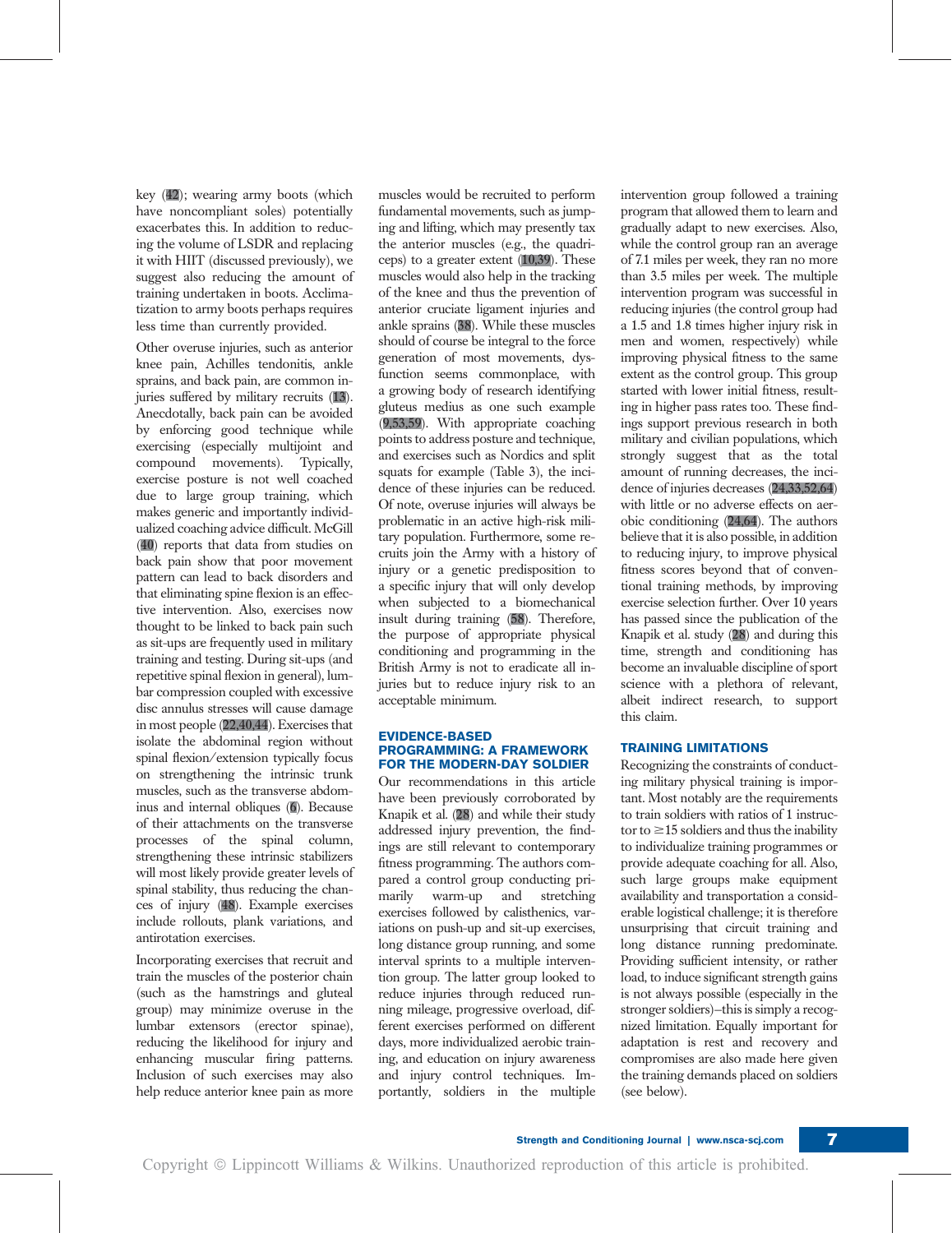| Table 6<br>Example exercise protocol for a large, field-based, group training session |                     |             |                          |                      |  |  |
|---------------------------------------------------------------------------------------|---------------------|-------------|--------------------------|----------------------|--|--|
|                                                                                       | Cycle 1             |             | Cycle 2                  |                      |  |  |
| Station no.                                                                           | <b>SPC</b>          | <b>HIIT</b> | <b>SPC</b>               | <b>HIIT</b>          |  |  |
|                                                                                       | Squat back to bench | 20-m sprint | Inverted row             | Illinois agility run |  |  |
| $\overline{2}$                                                                        | Med ball slam       |             | Med ball chest pass      |                      |  |  |
| $\overline{3}$                                                                        | <b>Nordic</b>       |             | Med ball over head throw |                      |  |  |
| $\overline{4}$                                                                        | <b>Nordic</b>       |             | Split squat-right leg    |                      |  |  |
| 5                                                                                     | Jump up to mat      |             | Split squat-left leg     |                      |  |  |

The group is divided in 2; concurrently, 1 group will perform the strength and power circuit (SPC), whereas the other performs high-intensity interval training (HIIT). HIIT group works in groups of 6 and continue for the length of the circuit. The SPC is 5 stations, 1 minute per station with 15 second change over time. The groups then swap over (3-minute change over). If advanced, repeat this protocol (cycle) or do another (cycle 2). Soldiers work in pairs (or more for less fit groups); for Nordics, one person will work for the full duration, the other holding the feet (soldiers swap at the next station).

Finally, military training through necessity is physically and mentally demanding. There are times when soldiers need to be exposed to high levels of fatigue, sleep deprivation, and high psychological stress during training, as it is fundamental that soldiers are prepared to function under these conditions. Our program will not necessarily help the soldiers operate under arduous and challenging conditions but soldiers must be exposed to these situations to achieve this training goal. The physical training team must simply be aware of the acute reductions in exercise performance after exposure to such stressors and where possible, tailor programs to reflect the increased demand for recovery during this time.

## PRACTICAL PROGRAMMING FOR BRITISH SOLDIERS

Despite the recognized limitations identified above, the authors believe that modifications can be made to existing training programs working within these constraints, and while not always "best practice" in terms of exercise selection and programming, will still realize significant improvements. Our suggestions are described below and we have used the example of a field/circuit-based session (with limited resources), suitable for a group of  $>30$  soldiers, thus replicating a military training lesson.

The group should be divided in 2; working concurrently, one group will perform a resistance circuit, whereas the other performs HIIT (Table 6). This quantity of repetitions.  $\overline{16}$ approach reduces the number of circuit stations and thus equipment, allowing the physical training instructor to focus on the circuit group and providing greater opportunity for coaching. Because the HIIT group will thus be effectively "unmanned," we would, in this instance, use a different training approach than described above. Soldiers in this group will work in groups of 6 and in this example perform a 20-m sprint, going one at a time (W:R = 1:5). They will continue for the length of the circuit, which will be approximately 6 minutes (5 stations, 1 minute per station with 15-second change over time). The groups will then swap over (3 minutes change over time). This protocol is illustrated in Table 6. They can do this protocol once (cycle 1), or if they are more advanced, repeat it twice or do another cycle (cycle 2). Soldiers should work in pairs and for Nordics, only one person works, the other holding the feet. Soldiers swap at the next station; hence, there are 2 Nordic stations together. To make it easier, another soldier can be added to the HIIT group (W:R now 1:6) or soldiers work in threes or fours during circuits (W:R from 1:1 to 1:2 or 1:3). This approach should help maintain intensity in less fit

groups. Of note, here we recommend the principle of quality (technique) and maximal intensity of effort over quantity of repetitions.

## **CONCLUSIONS**

With the advances made in sport science and strength and conditioning in particular, a review of physical training and testing within the British military is overdue. Currently, the army is experiencing high rates of injury and attrition, possibly as a result of inappropriate progression of exercise intensity and volume, which can increase the risk of overuse injuries. There is enough scientific research to justify significant changes to the program that would suggest the incidence of these injuries could be reduced. We recommend a reduction in running volume, with the remaining training program predominated by interval training. We also recommend that training programs incorporate more strength and power training in line with the demands of modernday warfare and the increasing loads carried by soldiers. Our suggestions are based on large group training with reduced resources that should be easy to administer in any environment.

Conflicts of Interest and Source of Funding: The authors report no conflicts of interest and no source of funding.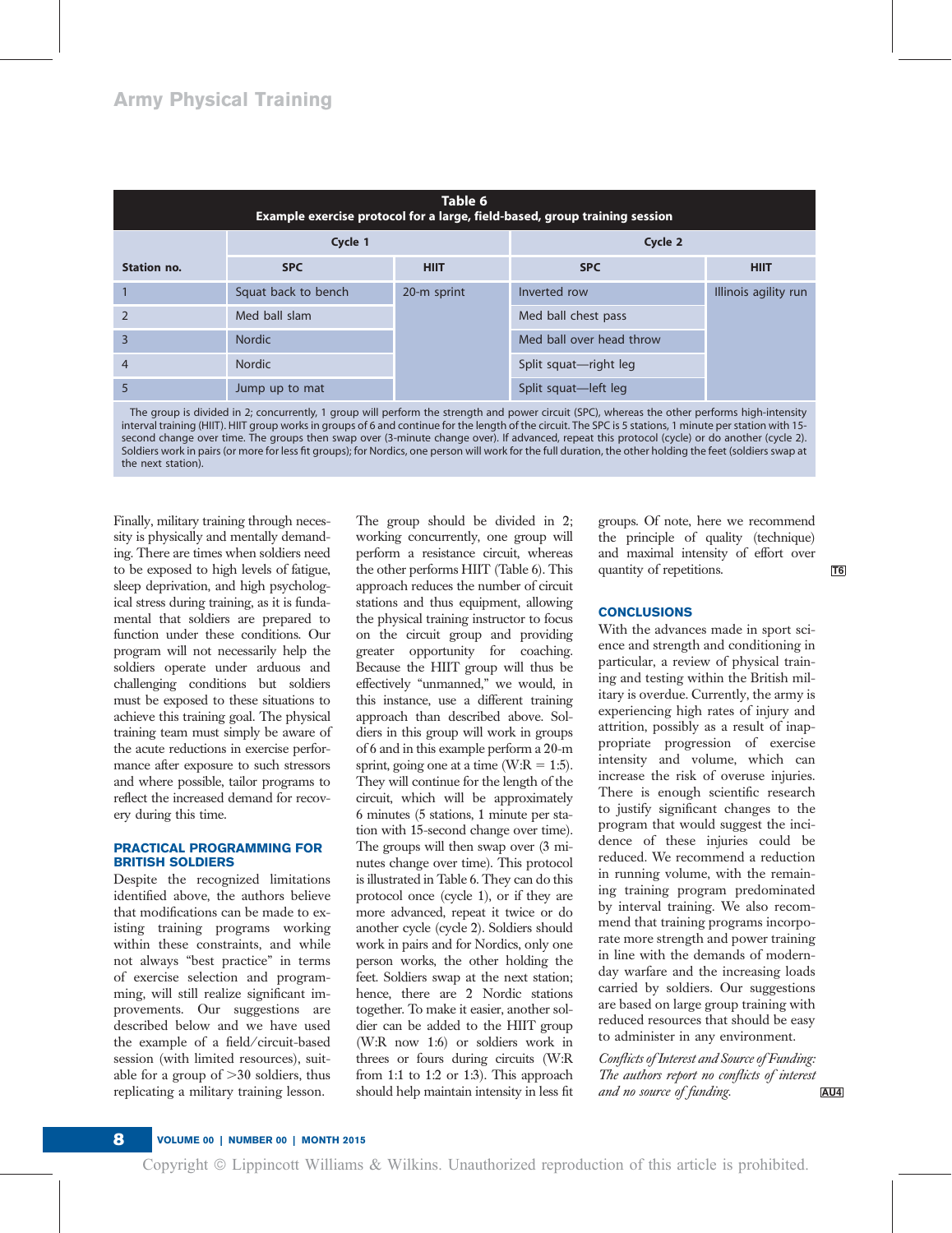

## Anthony Turner is the programme

leader for the MSc in Strength and Conditioning at the London

Sport Institute, Middlesex University, the Head of Physical Preparation for British Fencing, and a consultant to Queens Park Rangers Football Club and the Royal Army Physical Training Corps.



Al Humes  $is$ a serving British Army Officer in the Royal Army Physical Training Corps.

# Russell AU7 ley Court.

## Coppack is the clinical research manager on the Academic Department of Military Rehabilitation, Head-

## REFERENCES

- 1. Aagaard P. Training-induced changes in neural function. Exerc Sport Sci Rev 32: AU8 61–67, 2003.
- 2. Antolik R. Reducing the Burden on the Dismounted Soldier. Capability Vision Reference Document Version 1.0. DSTL/ AU9 CR36275, 2009.
	- 3. Asci A and Acikada C. Power production among different sports with similar maximum strength. J Strength Cond Res 21: 10–16, 2007.
- 4. Baker D. Recent trends in high-intensity aerobic training for field sports. Prof AU10 Strength Cond 22: 3–8, 2011.
	- 5. Behm D and Sale D. Intended rather than actual movement velocity determines velocity specific training response. J Appl Physiol (1985) 74: 359–368, 1993.
- 6. Beim G, Giraldo J, Pincivero D, Borror M, and Fu F. Abdominal strengthening exercises: A comparative EMG study. J Sport Rehabil 6: 11–20, 1997.
- 7. Blacker S, Wilkinson D, Bilzon J, and Rayson M. Risk factors for training injuries among British army recruits. Mil Med 173: 278–286, 2008.
- 8. Carey D, Drake M, Pliego G, and Raymond R. Do hockey players need aerobic fitness? Relation between VO2max and fatigue during high-intensity intermittent ice skating. J Strength Cond Res 23: 963–966, 2007.
- 9. Crossley K, Zhang WJ, Schache A, Bryant A, and Cown S. Performance on the single leg squat task indicates hip abductor muscle function. Am J Sports Med 39: 866–873, 2011.
- 10. Earl J and Hoch A. A proximal strengthening program improves pain, function, and biomechanics in women with patellofemoral pain syndrome. Am J Sports Med 39: 154–163, 2010.
- 11. Elliott M, Wagner P, and Chiu L. Power athletes and distance training. Physiological and biomechanical rationale for change. Sports Med 37: 47–57, 2008.
- 12. Esfarjani F and Laursen P. Manipulating high-intensity interval training: Effects on VO2max, the lactate threshold and 3000 m running performance in moderately trained males. J Sci Med Sport 10: 27–
- 13. Finestone A, Milgrom C, Evans R, Yanovich R, Constantini N, and Moran D. Overuse injuries in female infantry recruits during low-intensity basic training. Med Sci Sports Exerc 40: S630–S635, 2008.
- 14. Friedl K, Nuovo J, and Patience T. Factors associated with stress fracture in young army women: Indications for further research. Mil Med 157: 334–338, 1992.
- 15. Gormley S, Swain D, High R, Spina R, Dowling E, and Kotipalli U. Effect of intensity of aerobic training on VO2max. Med Sci Sports Exerc 40: 1336–1343, 2008.
- 16. Greeves J. Nutrition: Energy Deficit Impairs Physical Performance and Immune Health During Short-Term Arduous Training. 2013. DGAMS Annual Report on the Health of the Army, 2012–2013.
- 17. Harrison C, Krausman A, Harper W, Faughn J, and Sharp M. Cognitive and Physiological Performance of Soldiers While They Carry Loads Over Various Terrains. Army research lab aberdeen
- 18. Heir T and Eide G. Age, body composition, aerobic fitness and health condition as risk

factors for musculoskeletal injuries in conscripts. Scand J Med Sci Sports 6: 222–227, 1996.

- 19. Heir T and Eide G. Injury proneness in infantry conscripts undergoing a physical training programme: Smokeless tobacco use, higher age, and low levels of physical fitness are risk factors. Scand J Med Sci Sports 7: 304–311, 1997.
- 20. Helgerud J, Hoydal K, Wang E, Karlsen T, Berg P, and Bjerkaas M. Aerobic highintensity intervals improve VO2max more than moderate training. Med Sci Sport Exerc 39: 665–671, 2007.
- 21. Henning P, Khamoui A, and Brown L. Preparatory strength and endurance training for US army basic combat training. Strength Cond J 33: 48–57, 2011.
- 22. Hodges P and Richardson C. Inefficient muscular stabilization of the lumbar spine associated with low back pain. Spine 21: 2640–2650, 1996.
- 23. Hoffman J. The relationship between aerobic fitness and recovery from highintensity exercise in infantry soldiers. Mil Med 162: 484–488, 1997.
- 24. Jones B, Cowan D, and Knapik J. Exercise, training and injuries. Sports Med 18: 202– 214, 1994.
- 35, 2007. Australian and the subset of the state of the state of the state of the state of the state of the state of the state of the state of the state of the state of the state of the state of the state of the state of t 25. Jones B, Cowan D, Tomlinson J, Robinson J, Polly D, and Frykman P. Epidemiology of injuries associated with army. Med Sci Sports Exerc 25: 97–203, 1993.
	- 26. Jones B, Shaffer R, and Snedecor M. Injuries treated in out-patient clinics: Surveys and research data. Mil Med 164: 86–89, 1999.
	- 27. Jones B, Thacker S, Gilchrist J, Kimsey D, and Sosin D. Prevention of lower extremity stress fractures in athletes and soldiers: A systematic review. Epidemiol Rev 24: 228–247, 2002.
	- Knapik J, Bullock S, Canada S, Toney E, Wells J, and Hoedebecke E. Influence of an injury reduction program on injury and fitness outcomes among soldiers. Inj Prev 10: 37–42, 2004.
	- 29. Knapik J, Canham-Chervak M, Hauret K, Hoedebecke E, Laurin M, and Cuthie J. Discharges during U.S. army basic training: Injury rates and risk factors. Mil Med 166: 641–647, 2001.
- proving ground md, 1999. The section of prescribed ability group run speeds and **AU12** 30. Knapik J, Scott S, Sharp M, Hauret K, Darakjy S, and Rieger W. The basis for distances in U.S. army basic combat training. Mil Med 171: 669–677, 2006.

#### Strength and Conditioning Journal | www.nsca-scj.com 9